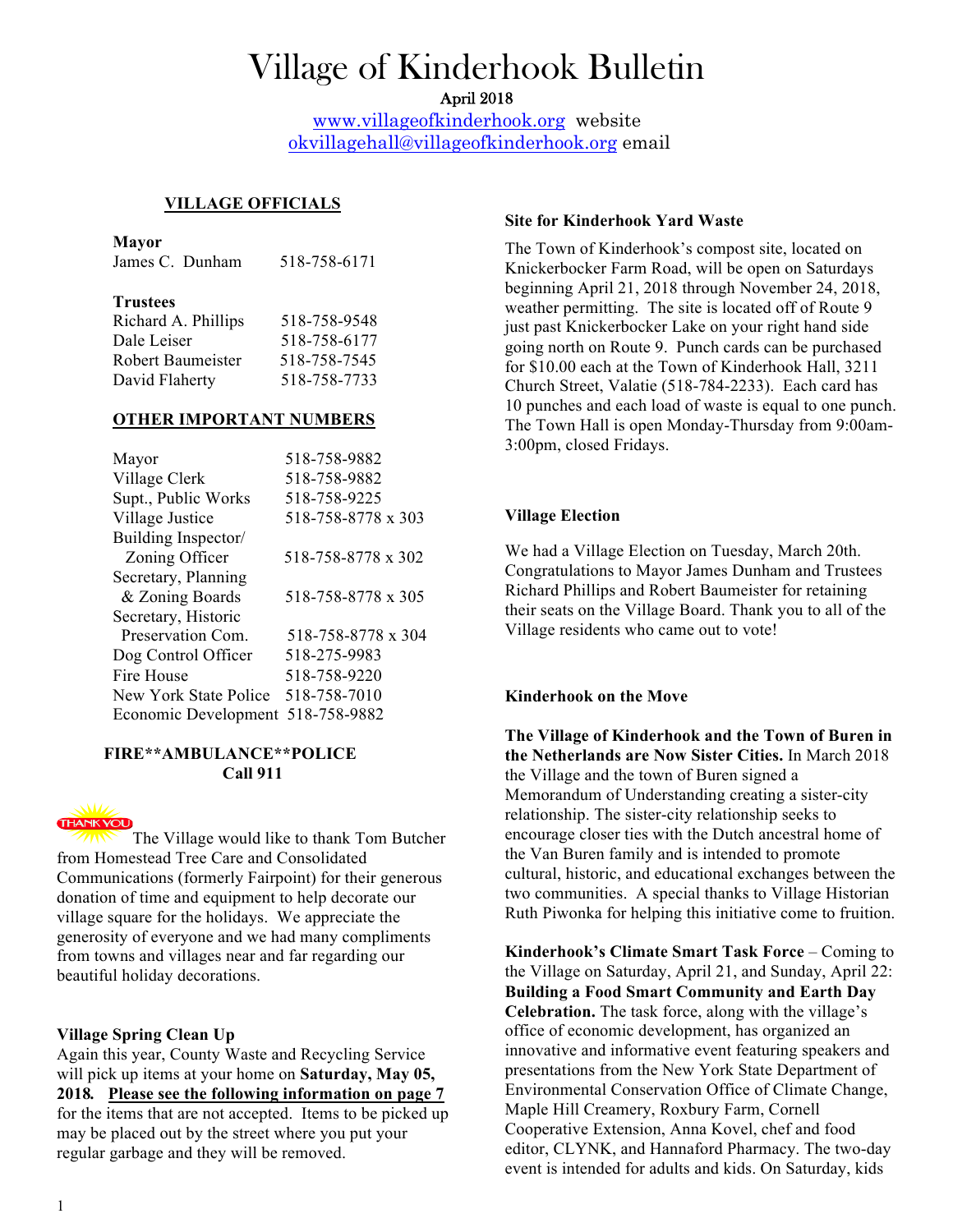and teens will participate in fun, hands-on activities throughout the day while parents can attend the presentations. On Sunday, April 22<sup>nd</sup>, kids and adults are invited to help plant native perennials at the **Mills Park Monarch Butterfly Habitat** and learn about local agriculture at Samascott's Garden Market – with a wagon tour of the farm and orchard. The event is cosponsored with the Friends of the Kinderhook Memorial Library, KBPA, CLYNK, and Kinderhook Hannaford Supermarket & Pharmacy. Refreshments will be provided courtesy of Broad Street Bagel Co.

For a schedule of events: www.villageofkinderhook.org.

**Van Buren Hall** – A new village committee has been formed to explore how the interior of Van Buren Hall can be upgraded to better serve the community and improve the hall's functionality for classes, lectures, concerts, performances, and events. Committee members are Renee Shur, David Flaherty, David Smith, Ken Neilson, Rod Blackburn, and Tina Lang. Look for an **event and class organizer feedback survey** and a **visitor facility survey** that will be available at Village Hall, Van Buren Hall, and online on the village's website to give your input on improvements to Van Buren Hall.

**Kinderhook Creek** – The villages of Kinderhook and Valatie, along with Stuyvesant and the Town of Kinderhook, have applied for a Hudson River Valley Greenway 2018 Greenway Community Grant for a recreational-use study. Grant awards will be announced in April 2018.

Kinderhook Farmers' Market - Look for the opening on Saturday, May  $5<sup>th</sup>$ . The market runs every Saturday, 8:30am-12:30pm, from May  $5<sup>th</sup>$  to October  $6<sup>th</sup>$ .

**Albany-Hudson Electric Trail** – The AHET Trail, which will run through the Village of Kinderhook, will be a shared-use bicycling and pedestrian path along the 35-mile Albany-Hudson Electric Trolley corridor from Hudson to Rensselaer. In the village, the trail will be located mostly on the National Grid right-of-way. Plans for the trail, include a trailhead located in the village. The project's team, led by the Hudson Valley Greenway, held a public hearing at the Ichabod Crane Central School on March 28. The Draft Environmental Impact Statement is available for review at the Kinderhook Town Hall. The period for submission of comments on the DEIS will end on May 8, 2018. Design will take place in 2018 and construction in 2019 and 2020. The trail is set to be complete by the end of 2020. The AHET Trail is part of the Empire State Trail, which will provide a link between the Capital Region and the Mid-Hudson Valley. When completed in 2020, the Empire State Trail will create a 750-mile trail from New York City to Canada and from Albany to Buffalo. For further

information and to submit comments, visit the Albany-Hudson Electric Trail website at www.AHETtrail.org.

Village residents, whose properties may be located along the trail and have concerns or questions, should contact the design team at 518-898-9595 to schedule a meeting to discuss the project.

# **Stay Informed – Get Involved**

**Sign Up for the Village's Email List –** The village is seeking to encourage increased participation in local government and community affairs. Help us keep you informed. Currently 669 people are subscribed to the village's email list. Email notifications include garbage service updates and alerts, announcements of upcoming village events and meetings. Please subscribe to our mailing list at **http://villageofkinderhook.org**. Enter your email address on the home page underneath the menu selection bar.

# **Water Bills**

Water bills are mailed out to all Village residents each year on or near April 1 and October 1. Water meters are read during the months of March & September. Please make sure there is clear access to your outside meter for our employees. Please note that our DPW has left several meter repair slips at various residences. If you have received such a slip, please call our DPW at 518- 758-9225 to schedule an appointment to get your water meter repaired.

**REMINDER:** Residents and real estate agencies should remember that a meter reading should be done prior to the sale of any Village property. You need to contact the Village Office at least three days prior to the closing, so that arrangements can be made to read the meter before the closing date.



The Village's water hydrants will be flushed April 10th, 11th and 12th. This may disturb sediment and cause water to be discolored. This should clear up in a few hours.

# **Village Hall Restoration Projects Continue**

After completion of the roof and cupola projects, further projects for restoration of the Village Hall are proposed for this year including restoration of the brick exterior and upgrading the rear stairway.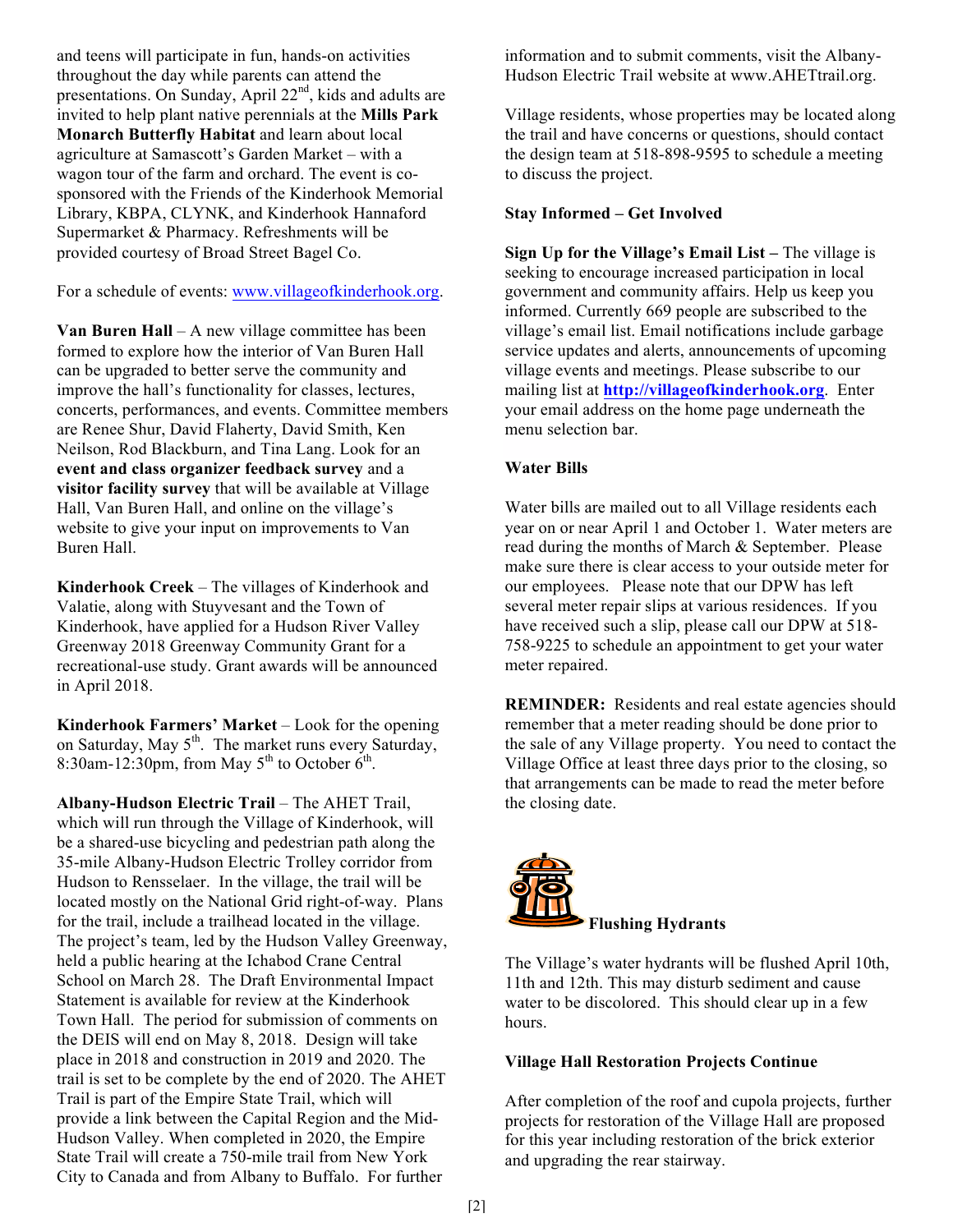## **APPLICATIONS FOR USE OF VILLAGE PROPERTY**

Individuals or groups requesting use of Village property or placement of temporary signs in the area of the Village Square, can pick up an application at the Village Hall or on our website under Village Forms. **PLEASE PLAN AHEAD**. Completed applications must be approved by the Village Board in advance at the monthly board meeting. The Village Board meets on the second Wednesday evening of each month at 7:30pm.



If you notice a street light out, please report it to the Village Hall at 518-758-9882 or via email: okvillagehall@villageofkinderhook.org. We will then notify National Grid. The information that we need is the pole number, street name and nearby house number and then we will notify National Grid to correct the problem.



**Building Department**

Glenn Smith is the Building Inspector and Code Enforcement Officer. He is available at the Village Hall every Tuesday, Wednesday and Thursday from 6:30 a.m. to 9:00 a.m. and Wednesday evenings from 5:00 p.m. to 7:00 p.m. Glenn can also be reached at 518-758-8778 ext 302.

# **DO I NEED A BUILDING PERMIT?**

Building permits are documents that are obtained authorizing the start of construction or remodeling of a building in the Village of Kinderhook. The types of permits that may be required are as follows:

**Building Permit:** New construction, additions, alterations, repairs to either residential or non-residential buildings. This includes garages, decks, sheds, fences, siding, roofing, etc.

**Electrical Permit:** New installations, additions, extensions, alterations, changes, fire and accident repairs of any electrical wiring and electrical equipment associated with a structure or project. Separate permits are required for wiring, fixtures, furnaces and construction poles. For convenience, the

wiring, fixtures and furnaces may be combined on one permit if they are included on the original application.

**Plumbing Permit:** New installation, removal, alterations, repair or replacement of any plumbing, gas or drainage piping work. A separate permit is required for each building or structure.

**Sign Permit:** New installations, alterations, repair or replacement of free-standing or building-fastened signage.

**Razing Permit (Demolition):** A separate permit is required for each building or structure that is removed from the premises which includes: swimming pools (above ground or in ground), chimneys, fireplaces and/or wood stoves.

## **Do you live or own a residence or business in the Historic Preservation District of the Village of Kinderhook?**

All construction activity and the issuance of any building permits in the protected Historic Preservation District require a review by the Building Inspector to determine if approval by the Historic Preservation Commission is warranted. This includes any and all construction that can be seen from the public way, signage, property features demolition of buildings, and any applicable sections in Chapter 75 of the Village of Kinderhook Code. Applications for activities that require review by the Historic Preservation Commission must be submitted 10 days before the HPC meeting. If review by the HPC is required, a Certificate of Appropriateness must be issued by the HPC before a building permit can be issued by the Building Inspector. If you are not sure if this applies, please contact the Building Inspector at 518-758-8778 ext. 302.

## *Minor improvements typically not needing a permit include:*

Interior or exterior painting; Installing draperies or blinds; Installing carpeting or resilient floor covering; Building store fixtures (display cases); Building uncovered concrete patios; Changing lighting fixtures; and minor repairs.

The above examples are only some of the exempted projects, which are listed in various code books. Not all exempted projects have been included. Please contact the Building Department at 518-758-8778 ext. 302 for additional information. Some minor projects are allowed without obtaining building permits. However, depending upon the project, other permits (occupancy, special events, etc.) may be required. In either case, the construction of such projects should be in conformance with all applicable codes.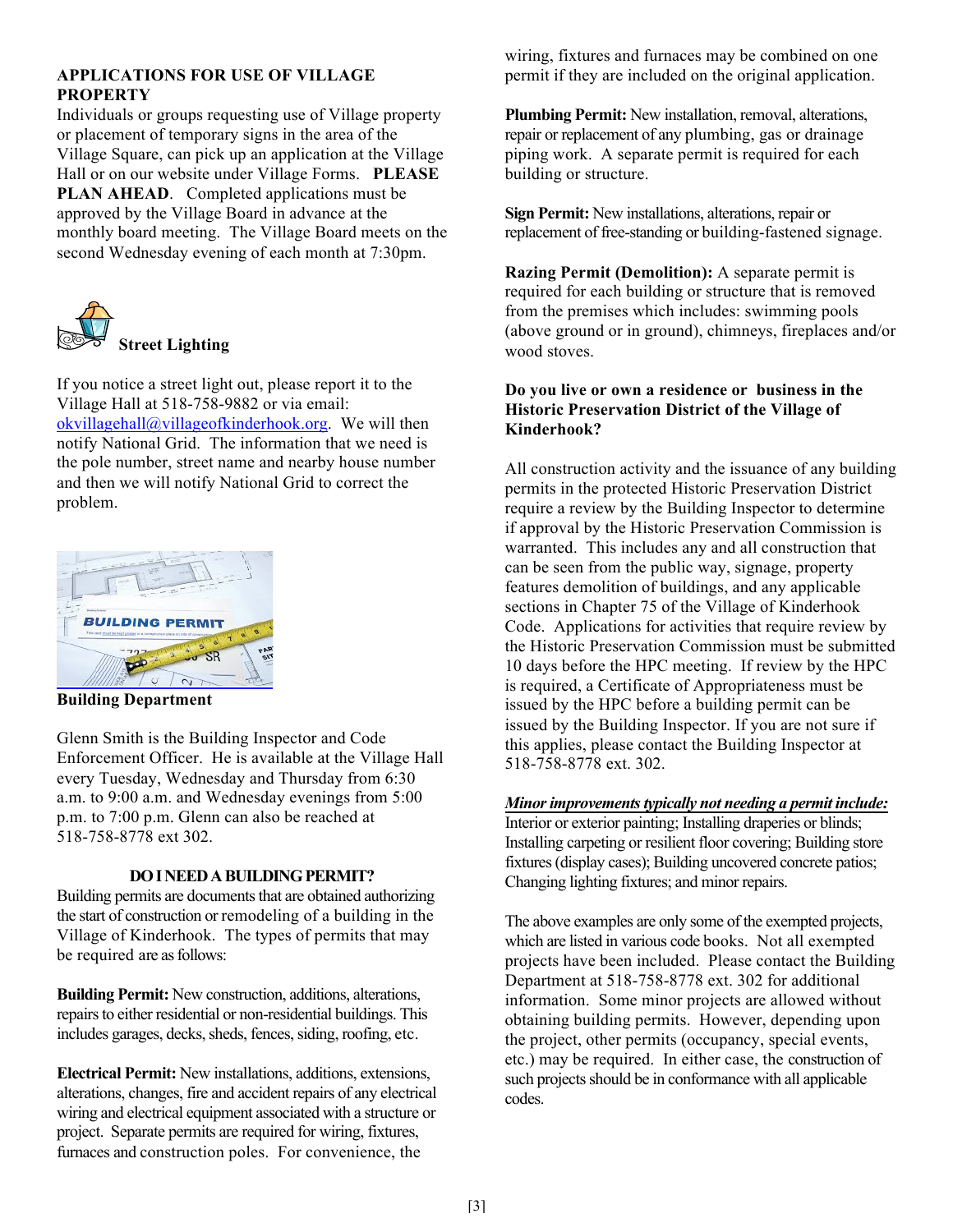

*Village Court Days and Hours* - Kinderhook Village Court holds its sessions on the first and third Monday of each month at 7:00 p.m. The Court can be reached by calling 518-758-8778 ext. 303. The Justice Court Clerk is available at the Village Hall on Tuesdays and Thursdays from 9:00 a.m. to 11:00 a.m. Please see the Village of Kinderhook calendar of events on our website for any changes to these dates and time.



**Palmer Engine and Hose Co.**

*Fire Company Seeks Volunteers*- If you are at least 18 years of age, live in or near to the Village of Kinderhook's fire district, and are interested in serving as a volunteer, please contact Fire Chief Matt Cohn at 518-755-9259, Rich Phillips at 518-758-9548 or any member of the Palmer Engine and Hose Company. In addition, the Palmer Engine and Hose Company Ladies Auxiliary is seeking members. Ladies interested should contact Auxiliary President Tonya Hunter at 518-758- 7050.

We would like to thank former Fire Chief Larry Eisen for his 3 years of dedicated service as Chief, 2 years as 1<sup>st</sup> Assistant Chief and 3 years as 2<sup>nd</sup> Assistant Chief. Congratulations to our new officers Chief Matt Cohn, 1<sup>st</sup> Asst. Chief David Bartlett and 2<sup>nd</sup> Asst. Chief Gordon Pratt.



Kinderhook Memorial Library

#### **Kinderhook Memorial Library**

**PO Box 293 \*\* 18 Hudson Street Kinderhook, NY 12106 518-758-6192 Email:info@kinderhooklibrary.org www.kinderhooklibrary.org**

# *Library Hours*

| Closed                 |
|------------------------|
| $10:00$ a.m.-8:00 p.m. |
| $10:00$ a.m.-5:00 p.m. |
| $10:00$ a.m.-4:00 p.m. |
| $12:00$ p.m.-4:00 p.m. |
|                        |

**National Library Week**: April 8-14: Libraries Lead & Food for Fines! Join us for complimentary coffee, tea, and donuts on Friday, April 13 at 11am. To show our thanks to our fabulous community, and lead by example, we are again partnering with the Valatie Food Pantry to accept food for fines this week! For every nonperishable food item you bring in, we'll waive \$1 of fines for items owned by our library.

**Sing, Baby!:** Saturdays, April 14, May 12, May 19, 9am. Calling all new parents! We are very excited to offer this new program for you and your baby. We will sing love songs and sing plays included in the book Sing to Your Baby by Grammy award winning duo Cathy Fink and Marcy Marxer, and also play basic rhythmic instruments. Sing to your baby and help strengthen your bond!

**May the 4th Be With You: Star Wars Party**: Friday, May 4, 5pm Celebrate Star Wars Day with us! Whether you're a Jedi knight or a Sith lord, the fun begins at 5pm. Make your own light sabers and Star Wars Trivia are just some of the fun we have in store. We will be showing The Last Jedi at 6:15! Pizza and snacks will be served.

**Bridge for All:** Monday, May 7, Wednesday, May 9, Friday, May 11 11am-2:30pm, McNary Center. Join competitive bridge player Mary Ose for a refresher course in bridge! This is a chance for interested players to brush up on their skills, learn new techniques, and meet other local enthusiasts. Bring your lunch and your thinking caps! Registration is required for this 3-session course.

**Lost Radio Rounders – The Home of the Brave: Songs of Soldiers & Sailors:** Saturday, May 19, 4pm. Back by popular demand, The Lost Radio Rounders will help us celebrate Armed Forces Day, honoring our nation's defenders with songs from the American Revolution to World War II. The program is sponsored by the Friends of the Library and a brief meeting of the Friends will precede the presentation. Refreshments will be served and all are welcome!

**Off to College: Panel Discussion:** Sunday, June 10, 6pm. Do I need to pick a major? What if I don't like my roommate? Going away to college is complicated; if you have questions like these, stop by our College Panel discussion! Our group of current college students is here to answer your questions, share stories, and alleviate your worries.

**7th Annual Big Truck Day:** Saturday, June 16, 11am-2pm, Stuyvesant Town Hall. The BIG trucks are rolling back into town! Join us at Stuyvesant Town Hall for an afternoon of fun crafts, books, and BIG trucks. If your company uses big rigs or anything cool that moves and would like to donate your time and machinery, we would love to have you! Don't own a truck but still want to help out? Please contact the Beth at 758-6192 or elizabeth.puskas@kinderhooklibrary.org!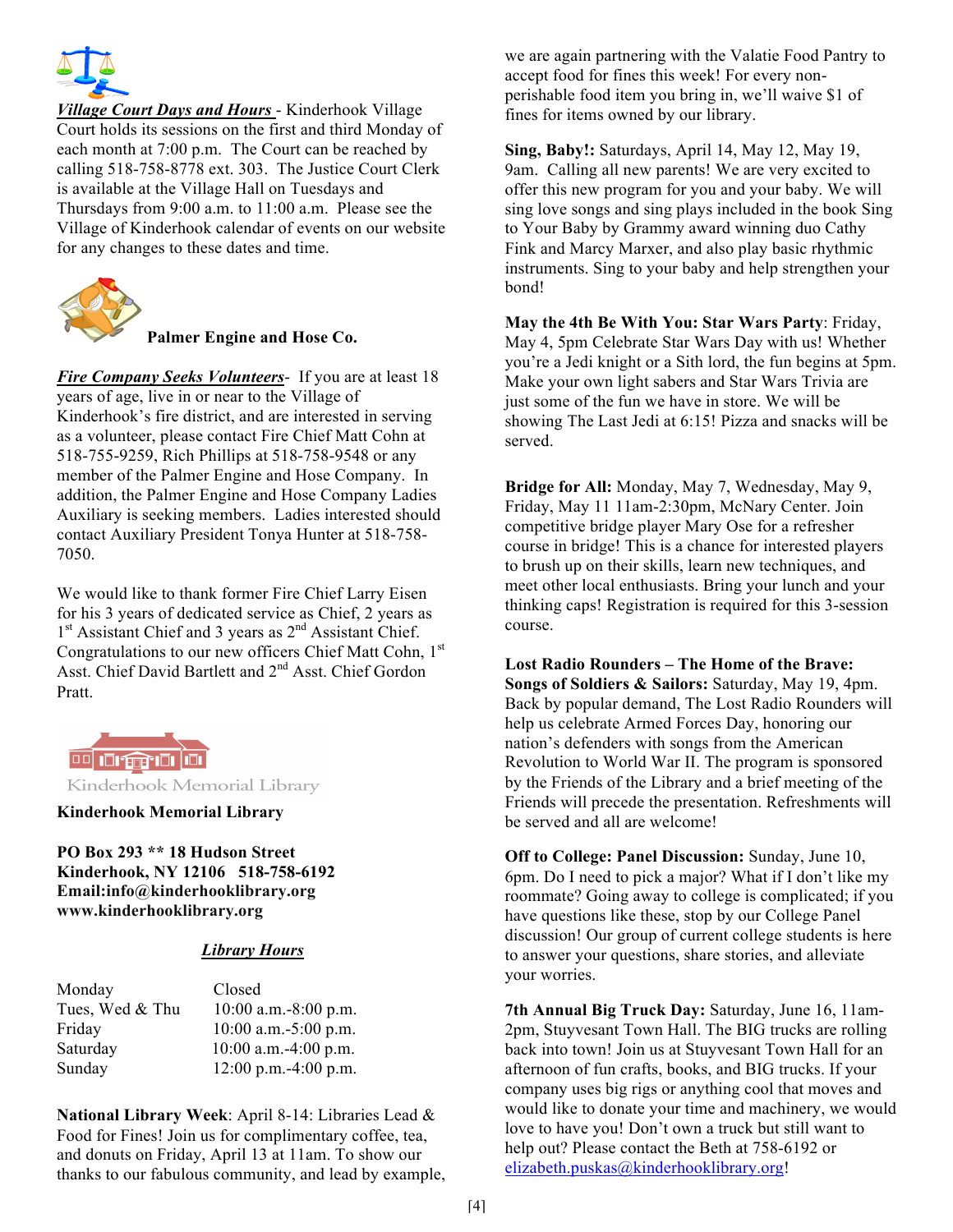**Friends Book Sale** @ McNary Center Friday, June 8, 5-7pm (Preview Party) Saturday, June 9, 9am-3pm & Sunday, June 10, 1-3pm



The Recreation Commission has been busy sponsoring many activities for the village's families and children. These activities include the Easter Egg Hunt, Community Night, Movie Night, the Annual Halloween Party, and the very popular Summer Program.

**Help Wanted!** Summer is fast approaching and the Recreation Commission is on the search for an enthusiastic director and energetic counselors to work at the Summer Program. The program runs for six weeks during the months of July and August from 9am-12pm. It is the perfect job for high school or college students! Resumes may be sent to the Village of Kinderhook, Recreation Commission, PO Box 325, Kinderhook, NY 12106, dropped off at the Village Hall during business hours or dropped in our front door drop box to the bottom right of our front door. We are accepting applications and resumes until June 1, 2018.

All **Village of Kinderhook** children who will be entering Kindergarten through 9th grade in September 2018 may attend the Summer Program. Applications will be available at the Village Hall or on our website starting in June. Further information can be obtained by calling the Village Hall at 518-758-9882.



The 20th Annual Kinderhook Bank OK5k will be held on Saturday, June 9th at 9:00 a.m. The race starts and finishes at the Village Square. The entry fee is \$18 for adults and \$15 for students who pre-register before June 1st. After May 31st, the fee for all runners is \$25. For the 20th anniversary runners will receive both a t-shirt and a souvenir 16 oz. glass.

In addition to the 5k (3.1 miles), the Chris Volney 1 Mile Run for kids 4-12 (\$2.00), sponsored by the Kinderhook Runners Club will start at 8:15 AM. After the kids' race the Kinderhook Memorial Library will host a Reading Ramble (50 and 100 yard dashes), free

for those 5 and under. It starts at 8:40 AM. The library will give a book to each Ramble participant.

Please consider bringing a non-perishable food item for the local Food Pantry and/or women's running shoes for a running program for victims of domestic violence. Applications for this event can be obtained at the Kinderhook Bank, Kinderhook Post Office, Metz-Wood Insurance office, or online at www.ok5krace.org.



**Kinderhook Business Professional Association**

## **May 5th - October 6th, SATURDAYS**

Rain or Shine Kinderhook Farmers' Market on the Village Square 8:30 am to 12:30 pm. Discover Columbia County's bounty right on your doorstep and meet your neighbors every Saturday morning! Local family farmers and food producers, ready-made, eat-at-the-market food, fine crafters, family and kids events, live music, and fun!

**May 5th -** Kinderhook Farmers' Market Opening Day in the Village Square.

**May 11-12th -** Spring Gardening Days with the Garden Club of Kinderhook in the Village Square. Perennials and annuals and baked goods for sale to benefit The Garden Club of Kinderhook. Gently Used Selection of Gardening Books for sale by The Friends of the Kinderhook Memorial Library.

**June 2nd** – The Olde Kinderhook Craft Fair

**June 16th** – Early Kinderhook Village Yard Sale

**June 28th and August 23rd -**Back by popular request!!! Food Trucks in the Village Square - Columbia County's annual food truck event hosted by The Flammerie of the Village of Kinderhook. Food trucks bring an exciting variety of ethnic foods and homemade ice cream to the Village Square from 5:00 - 9:00 pm. Food, fun, and live music! Come out and enjoy.

**July 4th**- People's Parade

**September 15**th – Fall Yard Sale

**October 6th** – Octoberfest

**Please check the Village of Kinderhook's Website (www.villageofkinderhook.org) for more special events!!!**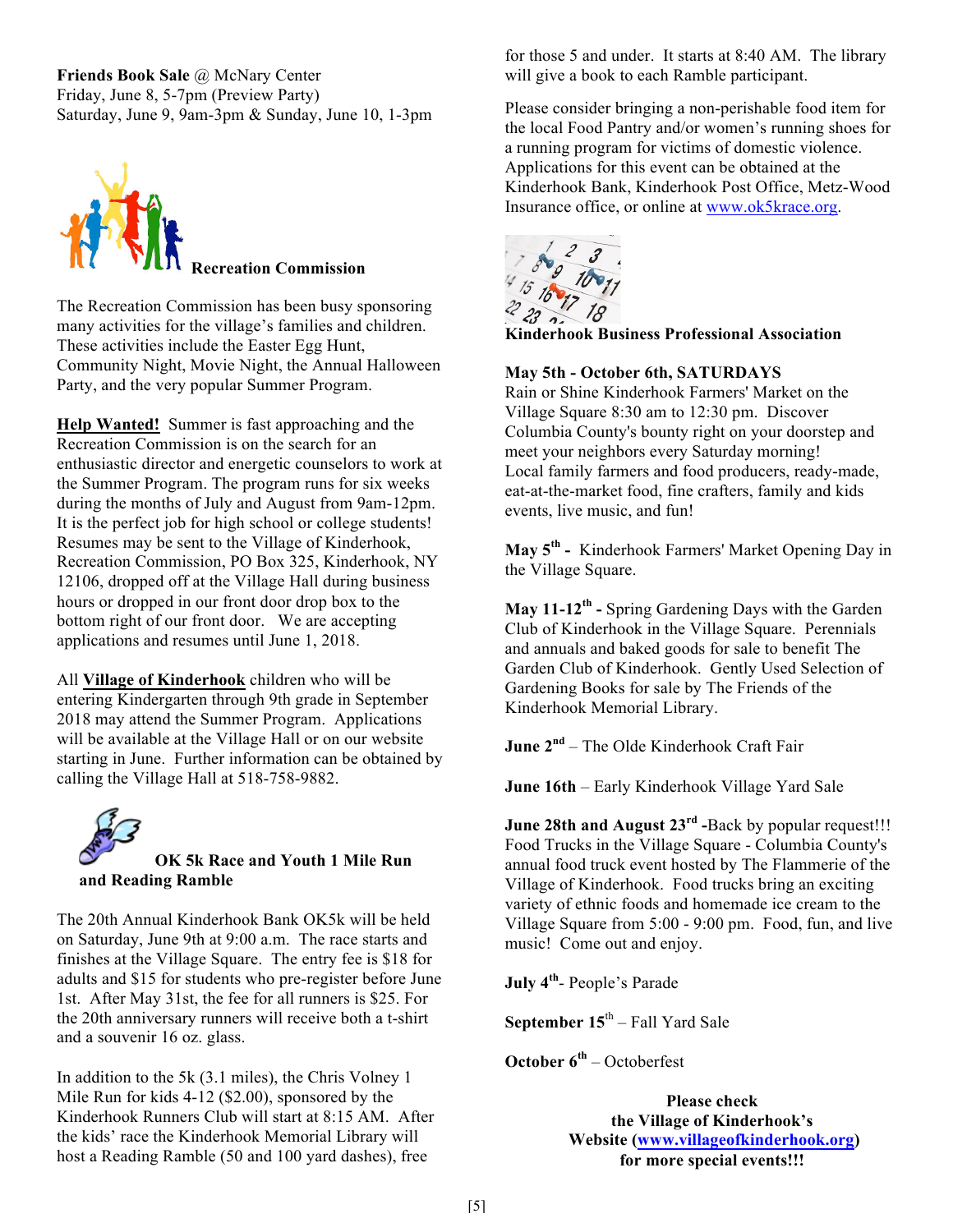#### **MONTHLY VILLAGE MEETINGS**

**Board of Trustees Village Board Meeting**  $2<sup>nd</sup> Wednesday - 7:30 p.m.$ 

#### **Historic Preservation Commission**

 $3<sup>rd</sup>$  Thursday – 7:00 p.m.

**Planning Board**  $1<sup>st</sup>$  Thursday – 7:00 p.m.

**Recreation Commission**  $2<sup>nd</sup> Monday - 7:00 p.m.$ 

**Zoning Board of Appeals**  $4<sup>th</sup> Monday - 7:00 p.m.$ 

## **All meetings are open to the public and you are invited to attend.**

**Justice Court** 1st and 3rd Monday evenings at 7:00 p.m.

#### **Court Clerk Hours**

Tuesday & Thursday 9:00 a.m. – 11:00 a.m.

#### **Talk with your Mayor**

Please call for an appointment 518-758-9882

#### **Building Inspector Glenn Smith**

Tuesday, Wednesday and Thursday 6:30 a.m. to 9:00 a.m. Wednesday evenings 5:00p.m. - 7:00 p.m.

## **Village Office Hours 6 Chatham Street**

**Monday-Friday 9:00 a.m. – 1:00 p.m. &**

**Wednesday evenings 5:00 p.m. – 7:00 p.m.**

**\*\*\*\*\*\*\*\*\*\*\*\*\*\*\*\*\*\*\*\*\*\*\*\*\*\*\*\*\*\*\*\*\*\*\*\*\*\*\*\*\*\*\*\*\***

## **Please contact the Village Hall at 518-758-9882, or via email at okvillagehall@villageofkinderhook.org**

**if you have questions concerning any of the information in this bulletin.** 

**Thank you and have a happy, healthy and safe Spring!!!**

#### ♦ ♦ **DATES TO REMEMBER** ♦ ♦

| April 02            | Water Bills mailed out                                                                                               |
|---------------------|----------------------------------------------------------------------------------------------------------------------|
| April 10-12         | Flushing of Fire Hydrants                                                                                            |
| April 21            | Building a Food Smart Community                                                                                      |
| April 28            | <b>NCLL Opening Day Rothermel Park</b>                                                                               |
| April 30            | Water bills due without 10% penalty                                                                                  |
| May 05              | Village Wide Clean-Up Day                                                                                            |
| May 05              | Farmers' Market Opening Day                                                                                          |
| May 11-12           | Garden Club Plant Sale                                                                                               |
| May 28              | HOLIDAY-Village Hall closed                                                                                          |
| June 1              | Village Tax Bills mailed out                                                                                         |
| June 01-02          | Fyfes & Drumms of Olde Saratoga                                                                                      |
| June 02             | Kinderhook Craft Fair                                                                                                |
| June 09             | 20 <sup>th</sup> Annual OK5K Run                                                                                     |
| June 16             | Early Village wide yard sale                                                                                         |
| June 28             | Food Truck Night in the Village Square                                                                               |
| July 02             | Village Tax Bills due without penalty                                                                                |
| July 04             | HOLIDAY-Village Hall closed                                                                                          |
| July 04             | People's Day Parade                                                                                                  |
| August<br>August 23 | Wednesday Evenings at 7:30 p.m. The<br>Ghent Band at the Village Bandstand<br>Food Truck Night in the Village Square |
| Sept. 03            | HOLIDAY-Village Hall closed                                                                                          |
| Sept 15             | Village wide yard sale                                                                                               |
| Oct. 01             | Water Bills mailed out                                                                                               |
| Oct. 06             | Farmers' Market closing day                                                                                          |
| Oct. 08             | HOLIDAY-Village Hall closed                                                                                          |
| Oct. 27             | Halloween Party/Sleepy Hollow Reading                                                                                |
| Oct. 31             | Water Bills due without penalty                                                                                      |
| Nov. 06             | HOLIDAY-Village Hall closed                                                                                          |
| Nov. 22             | HOLIDAY-Village Hall closed                                                                                          |
| Dec. 14             | Candlelight Night                                                                                                    |
| Dec. 25             | HOLIDAY-Village Hall closed                                                                                          |

#### **CALENDAR 2018**

| $5 - 4$                     |           |                          | $\sim$           | <b>Vita</b>    |               | Signal.                  |                      |              |                |           |                          |                          |                |                                  |                 | Wing           | -                |                |            | Sec.       |  |
|-----------------------------|-----------|--------------------------|------------------|----------------|---------------|--------------------------|----------------------|--------------|----------------|-----------|--------------------------|--------------------------|----------------|----------------------------------|-----------------|----------------|------------------|----------------|------------|------------|--|
|                             |           |                          | ×                | ٠              |               | $\overline{a}$           |                      |              |                |           |                          |                          | $\overline{a}$ |                                  |                 |                |                  |                |            |            |  |
| $\rightarrow$               |           |                          | <b>SALE</b>      | <b>SUN</b>     | $\mathbb{R}$  | <b>SIL</b>               | ٠                    | $\sim$       | $\overline{a}$ | ×         |                          | $\sim$                   | <b>AGE</b>     | $\overline{a}$                   |                 |                | ×                |                |            | b Or       |  |
| 5.40                        | $\sim$    | 36                       | 107              | 1.00           | 285           | 30                       | 33.                  | 3.21         | <b>SAN</b>     | <b>SA</b> | <b>ST</b>                | $\sim$                   | 127            | $\mathbb{Z}$                     | 3.21            | <b>B.M.</b>    | <b>Sunt</b>      | <b>SH</b>      | 2.61       | <b>XIP</b> |  |
| <b>PR</b>                   | $\sim$    | $x +$                    | <b>Dealer</b>    | $\sim$         | ma.           | 39                       | 28                   | 19           | $\sim$         | 33        | <b>Inc.</b>              | 23                       | 100            | $\sim$                           | $\mathbf{r}$    |                | $\sim$           | 22             | $x +$      | $1 -$      |  |
| $\mathbf{r}$                |           |                          |                  |                |               |                          | $25 -$               | 35           | <b>ARR</b>     | $\sim$    |                          |                          |                | <b>STA</b>                       | 35              | m              |                  |                |            | 12.        |  |
|                             |           |                          | APRIL 2010       |                |               |                          |                      |              |                | MAY 2010  |                          |                          |                |                                  |                 |                | <b>HANE 2003</b> |                |            |            |  |
| Nos.                        |           |                          | w                |                |               | Since.                   |                      | <b>Built</b> |                |           |                          |                          |                |                                  |                 |                |                  |                |            | Kar.       |  |
| $\mathcal{L}_{\mathcal{L}}$ | ٠         |                          | ۰                | s,             |               | $\overline{\phantom{a}}$ |                      |              | ÷              |           | ٠                        | ۰                        | $\sim$         |                                  |                 |                |                  |                |            |            |  |
| ۰                           |           | 20 <sup>2</sup>          | 11               | tur.           | $\pm$         | 34                       | a.                   | ٠            |                |           | 200                      | $\mathbf{m}$             | t.in           | $\overline{\phantom{a}}$         |                 |                |                  |                |            |            |  |
| 65                          |           | 4.91                     | $\bullet$        | -4             | $\rightarrow$ | 23                       | 35.84                | <b>A.M.</b>  | <b>ANG</b>     | 14.44     | $\sim$                   | $\rightarrow$            | $\cdots$       | ۰                                | 11.5            | <b>A</b> DF    | <b>MAG</b>       | $^{3+}$        | 45.        | 14         |  |
| <b>Inter</b>                | 24        | Am.                      | 35               | <b>CHE</b>     | $x +$         | $^{26}$                  | <b>July</b>          | 89.          | 20             | 38        | in                       | ×                        | <b>Delta</b>   | $\sim$                           | 14.             | $\sim$         | <b>Delay</b>     | 22.5           | <b>ASP</b> | <b>RS</b>  |  |
| <b>DO</b>                   |           |                          |                  |                |               |                          | 37                   | 24           | $\mathcal{L}$  |           |                          |                          |                | 24                               | 35.             | <b>Date</b>    | 20               | <b>Box</b>     | 24         |            |  |
|                             |           |                          | <b>JULY 2018</b> |                |               |                          | <b>ALAGLIST 2018</b> |              |                |           |                          |                          |                |                                  | SEPTEMBER 3918. |                |                  |                |            |            |  |
| Nos.                        |           |                          | w                | <b>The</b>     |               | <b>Signal</b>            |                      | <b>M</b>     | The C          |           |                          |                          |                |                                  |                 |                |                  |                |            | Sac.       |  |
| ĸ,                          | ×         |                          | $\sim$           | ×.             |               | $\overline{\phantom{a}}$ |                      |              |                |           |                          | $\overline{\phantom{a}}$ | $\blacksquare$ |                                  |                 |                |                  |                |            |            |  |
| ٠                           |           | <b>BO</b>                | 4.97             | 5.00           | 14.94         | 14.41                    | ×.                   |              |                |           |                          | w                        | 6.61           | $\overline{a}$<br>$\blacksquare$ | $\rightarrow$   | 10             | $\sim$<br>to:    | <b>XR</b>      | 3.41       | <b>xs</b>  |  |
| 15                          |           | <b>KT</b>                | 3.91             | <b>Life</b>    | 30            | 31                       | $3.2^{\circ}$        | <b>AR</b>    | <b>DA</b>      | 33        | <b>DR</b>                | <b>SO</b>                | <b>LB</b>      | ÷                                | 誓               | 18             | <b>SIM</b>       | $^{**}$        | $x +$      | $x +$      |  |
| 22                          | 2014      | 34.                      | 25               | <b>Charles</b> | 300           | 200                      | <b>SP</b>            | <b>Selle</b> | 29             | 3.81      | 200                      | 24                       | 28.            | ×.                               | i.              | $\overline{1}$ |                  | $\overline{1}$ | 240        | into       |  |
| 200                         | <b>SH</b> | 11                       |                  |                |               |                          | 2010                 | <b>XX</b>    |                | 21        |                          | m                        |                |                                  |                 |                |                  |                |            |            |  |
|                             |           |                          |                  | OCTOBER 2018   |               |                          |                      |              |                |           | <b>NICKVENABITI 3018</b> |                          |                |                                  |                 |                |                  | OCCEMBER 2018  |            |            |  |
| $5 -$                       |           |                          | w                | <b>HRL</b>     |               | Sim-                     |                      |              | <b>Pure</b>    | ÷         |                          |                          | $\sim$         |                                  |                 |                |                  |                |            |            |  |
|                             |           |                          | ٠                | ٠              |               | $\sim$                   |                      |              |                |           |                          | ×                        | $\blacksquare$ |                                  |                 |                |                  |                |            |            |  |
| $\sim$                      |           |                          | 3.00             | <b>STATE</b>   | 31.81         | <b>SOF</b>               | ٠                    | m.           | $\sim$         |           | $\sim$                   | ٠                        | <b>SHOP</b>    |                                  |                 |                | s<br>is.         | v.             |            | 95         |  |
| $\sim$                      |           | <b>Bib</b>               | 12               | 1.00           | <b>THE</b>    | <b>MA</b>                | $\mathbf{u}$         | 18           | <b>SIX</b>     | 24        | 15                       | Total                    | 10             | Ξ                                | ÷               | m              | $\sim$           | $\rightarrow$  | 盜          | 28         |  |
| <b>STELL</b>                | 33        | <b>TT</b>                | 2.95             |                | ma.           | <b>AT</b>                | <b>TR</b>            | <b>TH</b>    | $\sim$         | 22.       | <b>STO</b>               | <b>ATT</b>               | 200            | 28                               | 38              | 25.            | 246              | 33             | 28         | 291        |  |
| <b>COL</b>                  | $-$       | $\overline{\phantom{a}}$ | $8 - 6$          |                |               |                          | 35                   | into         | $\rightarrow$  | <b>AB</b> | <b>PR</b>                | $\overline{\phantom{a}}$ |                | $\sim$                           | $\overline{1}$  |                |                  |                |            |            |  |

**Please check the Village events calendar at http://www.villageofkinderhook.org/calend ar.html for frequent event updates.**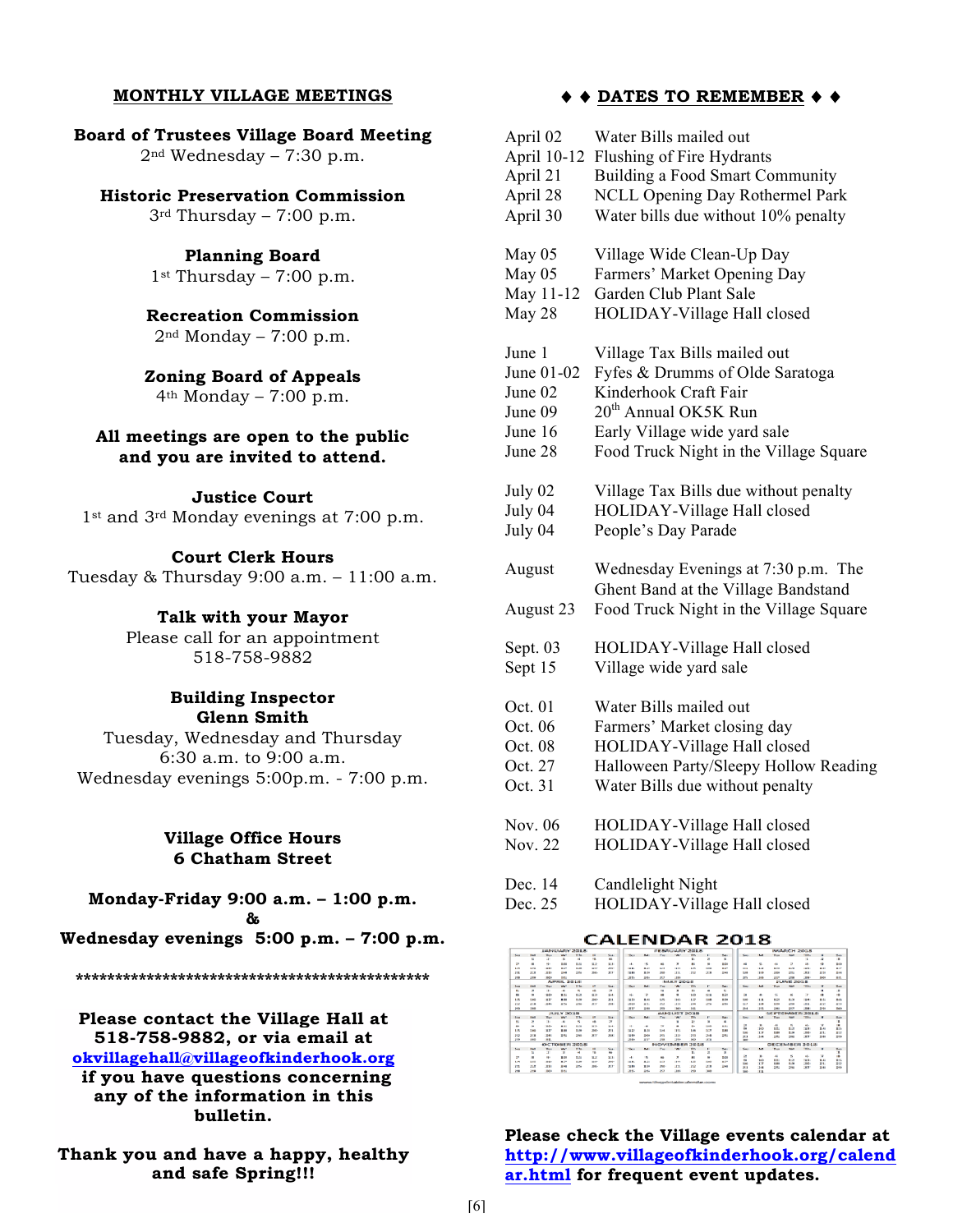# **Garbage Reminders**

Please have your garbage with stickers and recyclables out by **7:00 a.m** on Thursday mornings to ensure pickup. **Pick-up times do vary by street week to week, so please ensure your garbage is out by 7:00 a.m. We cannot guarantee pick–up for items placed on the curb after this time.**

All bags of garbage must have stickers – red stickers (\$2.50) for 30 gallon bags and green stickers (\$1.50) for 15 gallon bags. Place your sticker on the **TOP** of the bag for easy visibility.

**When placing your recyclable containers at the curb, please be sure to place them as indicated by the arrows on top of the container to allow for automated pick–up. Also, do not place containers up against other items such as a mailbox or place any items on top of the container. Oil & antifreeze containers may not be recycled. Plastic bags such as grocery bags, trash bags**, **and potato chip bags cannot be recycled as these materials break the sort lines at the recycling center**.

If you have questions, please contact the Village Hall at 518-758-9882 or County Waste & Recycling Service at 518-877-7007. Garbage stickers may be purchased at the Village Office during business hours of 9:00 a.m. to 1:00 p.m., Monday through Friday, and on Wednesday evenings from 5:00 p.m. - 7:00 p.m. Garbage stickers are also available at Stewart's in Kinderhook (61 Chatham Street).

Did you know that less than 10% of household refuse is actually garbage:



cardboard, glass, metal & plastic containers

food & greenwaste



## **VILLAGE-WIDE SPRING CLEAN-UP DAY**

\*\*Limited to Village of Kinderhook Residents and Businesses ONLY\*\*

This year, trash will be picked up in front of your Village of Kinderhook homes by County Waste on

#### *SATURDAY, MAY 05, 2018 ONLY.*

Please do not put items out more than 48 hours before the Saturday pick-up**. Collection will begin at 7 a.m. so please make sure your items are out prior so that you will not be missed!** Regular household garbage and recycling will be picked up as normal in the village on Thursday May 3rd and Thursday May 10th.

## **The following items are not to be put out for pick-up and will not be picked up by County Waste & Recycling Service:**

PAINT & TAR CANS 5 GALLON PAILS NOTHING CONTAINING LIQUIDS SOLVENTS, THINNERS INSECTICIDES, PESTICIDES COMPRESSED GAS CYLINDERS HOUSEHOLD & POOL CHEMICALS LAWNMOWERS, MOTORBIKES, ETC. CONSTRUCTION-DEMOLITION DEBRIS TELEVISION SETS TIRES & BATTERIES AUTOMOBILE FILTERS BRUSH & YARD WASTE **ASHES** LARGE APPLIANCES MATTRESSES UPHOLSTERED FURNITURE ANIMAL WASTE MEDICAL/INFECTIOUS WASTE COMPUTER MONITORS